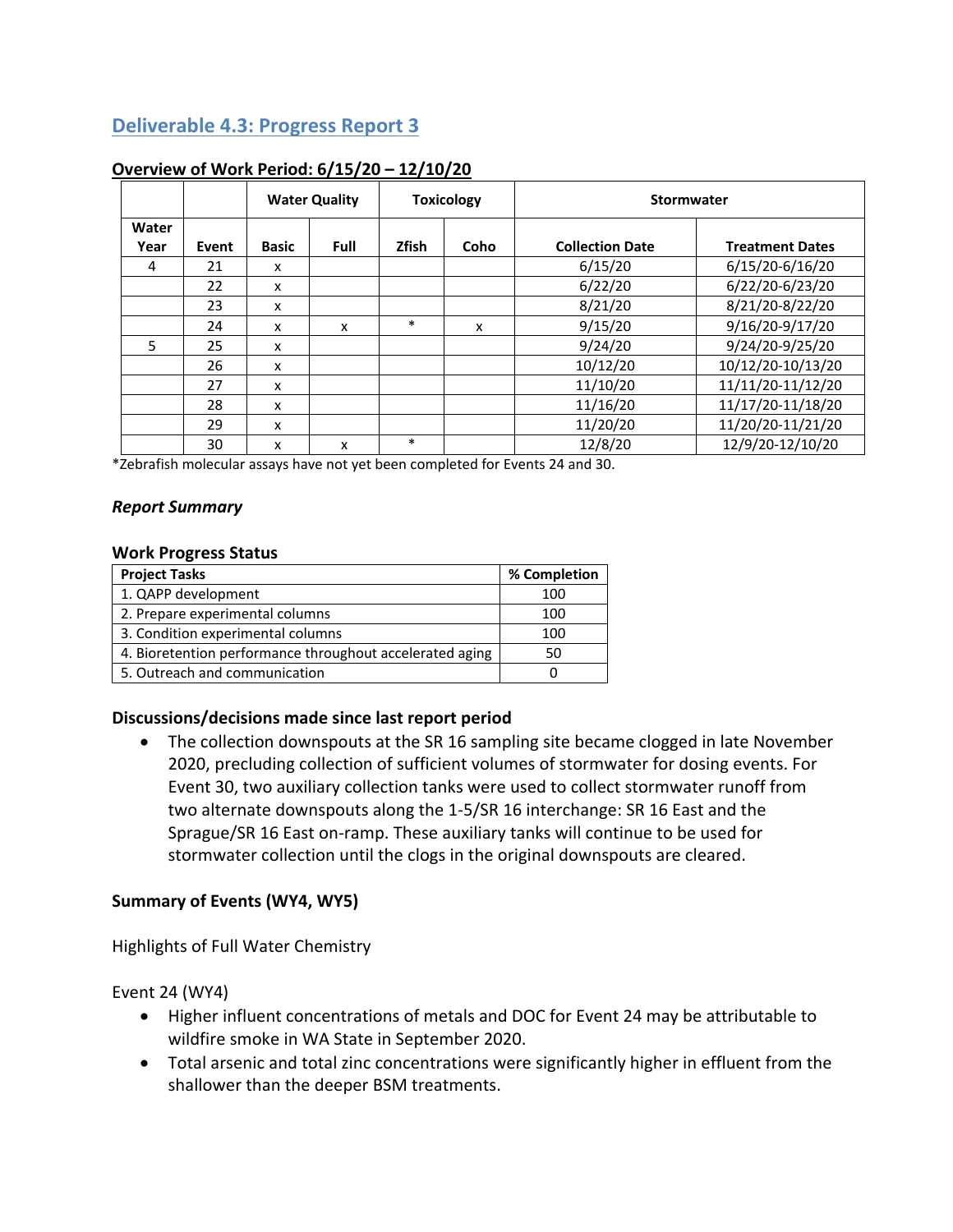- As with WY3, a net export of nitrates continued to be observed for all treatment depths.
- Removal of DOC occurred for the two shallower BSM treatments, but there was some net export for the deepest BSM treatment.

Event 30 (WY5)

• Of the measured metals, only total and dissolved copper and zinc were detected in effluent waters. Copper and zinc mean concentrations in effluent generally decreased with increasing BSM depth.

Summary of Toxicology: Event 24 (WY4)

- Untreated highway runoff was acutely lethal to juvenile coho salmon (90% mortality).
- As with WY0, treatment of runoff with bioretention completely prevented juvenile coho mortality for all BSM depths.

Summary of Saturated Hydraulic Conductivity

• Average K<sub>sat</sub> values for stormwater-dosed bioretention columns were lower after WY4 than for any previous  $K<sub>sat</sub>$  measurement, but elevated again after WY5

# **Full Water Chemistry (WY4, WY5)**

Samples for water chemistry were collected and analyzed as previously (Deliverable 4.1: Progress Report 1).

# **Event 24 (End of WY4)**

### **Metals**

**Table 1.** Mean (standard error) of metals in influent waters (clean water and stormwater runoff) and triplicate effluent waters from each of the three BSM depths treating runoff (6", 12", 18") plus the standard BSM depth (18") treating clean water (18C) for Event 24. One-half of the value of the detection limit (DL) was substituted for the value of non-detects in calculating means unless all replicates were below the detection limit (BDL).

| <b>Metal</b>   | <b>DL</b> |            | <b>Influent Water (ug/L)</b> | <b>Effluent water (ug/L)</b> |                                |                         |                |
|----------------|-----------|------------|------------------------------|------------------------------|--------------------------------|-------------------------|----------------|
|                |           | Clean      | <b>Runoff</b>                | 6R                           | <b>12R</b>                     | <b>18R</b>              | 18C            |
| <b>Arsenic</b> | 0.05      | <b>BDL</b> | 3                            | 1.97<br>$(0.03)^a$           | 1.73<br>$(0.03)$ <sup>ab</sup> | 1.6<br>(0) <sup>b</sup> | 0.87<br>(0.03) |
| Cadmium        | 0.05      | <b>BDL</b> | <b>BDL</b>                   | <b>BDL</b>                   | <b>BDL</b>                     | <b>BDL</b>              | <b>BDL</b>     |
| Copper         | 0.2       | <b>BDL</b> | 86.4                         | 24.5(0.9)                    | 20(2)                          | 16.8(0.1)               | 6.5(0.6)       |
| Lead           | 0.079     | <b>BDL</b> | 2.3                          | <b>BDL</b>                   | <b>BDL</b>                     | <b>BDL</b>              | <b>BDL</b>     |
| <b>Nickel</b>  | 0.2       | <b>BDL</b> | 8.4                          | 2.67(0.07)                   | 3.1(0.9)                       | 2.23(0.03)              | 0.8(0.06)      |
| Zinc           | 0.19      | 2.5        | 105                          | 18.47<br>17.8                |                                | 17.13                   | 1.8            |
|                |           |            |                              | $(0.09)^a$                   | $(0.1)$ <sup>ab</sup>          | $(0.07)^{b}$            | (0.06)         |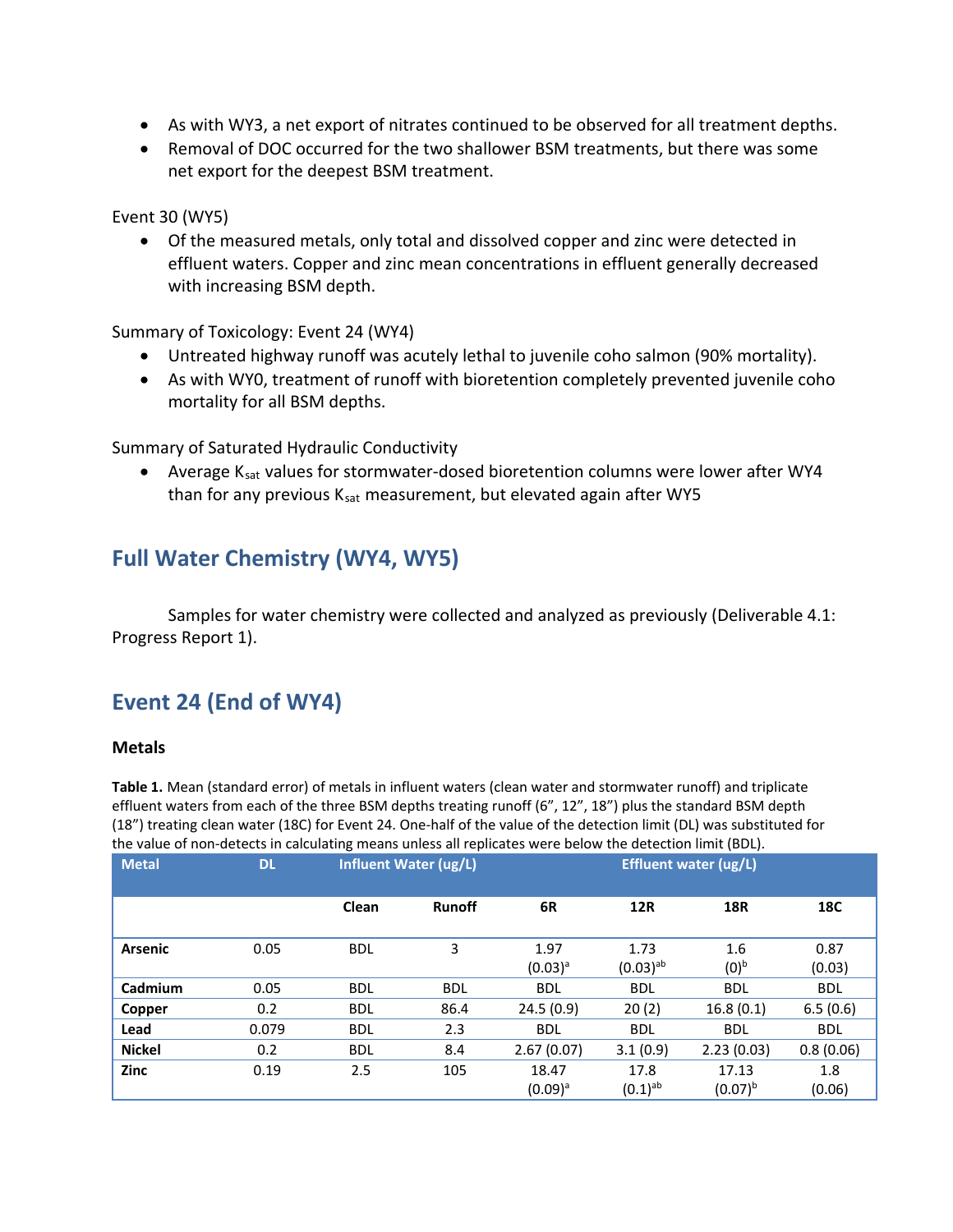| <b>Dissolved</b> | 0.05  | <b>BDL</b> | 2.7        | 1.9(0.06)  | 1.7(0.06)  | 1.6(0.06)  | 0.83(0.03) |
|------------------|-------|------------|------------|------------|------------|------------|------------|
| <b>Arsenic</b>   |       |            |            |            |            |            |            |
| <b>Dissolved</b> | 0.05  | <b>BDL</b> | <b>BDL</b> | <b>BDL</b> | <b>BDL</b> | <b>BDL</b> | <b>BDL</b> |
| Cadmium          |       |            |            |            |            |            |            |
| <b>Dissolved</b> | 0.05  | <b>BDL</b> | 69.9       | 22.4(0.8)  | 20(2)      | 16.3(0.2)  | 5.7(0.3)   |
| Copper           |       |            |            |            |            |            |            |
| <b>Dissolved</b> | 0.079 | <b>BDL</b> | <b>BDL</b> | <b>BDL</b> | <b>BDL</b> | <b>BDL</b> | <b>BDL</b> |
| Lead             |       |            |            |            |            |            |            |
| <b>Dissolved</b> | 0.2   | <b>BDL</b> | 6.9        | 2.6(0.06)  | 2.7(0.6)   | 2.2(0.1)   | 0.77(0.09) |
| <b>Nickel</b>    |       |            |            |            |            |            |            |
| <b>Dissolved</b> | 0.19  | 2.4        | 73.4       | 18.4(0.3)  | 17.1(0.7)  | 10(1)      | 1.3(0.2)   |
| Zinc             |       |            |            |            |            |            |            |

BDL = Below Detection Limit (DL)

Note: Treatments with different superscript group labels (a, b, c) are significantly different at alpha = 0.05 (Kruskal-Wallis with post-hoc Dunn Test).

#### **Nutrient & Conventional Water Chemistry**

**Table 2.** Mean (standard error) of nutrients and conventional parameters in influent waters (clean water and stormwater runoff) and triplicate effluent waters from each of the three BSM depths treating runoff (6", 12", 18") plus the standard BSM depth (18") treating clean water (18C) for Event 24. One-half of the value of the detection limit (DL) was substituted for the value of non-detects in calculating means unless all replicates were below the detection limit (BDL).

| <b>Compound</b>          | <b>DL</b> |            | Influent waters (ug/L) | <b>Effluent waters (ug/L)</b> |                       |               |            |
|--------------------------|-----------|------------|------------------------|-------------------------------|-----------------------|---------------|------------|
|                          |           |            |                        |                               |                       |               |            |
|                          |           | Clean      | Runoff                 | 6R                            | <b>12R</b>            | <b>18R</b>    | 18C        |
| <b>Alkalinity</b>        | 0.3       | 33.3       | 96.5                   | 87(1)                         | 80.2(0.6)             | 78 (1)        | 33.1(0.9)  |
| <b>Dissolved Calcium</b> | 3.4       | 8680       | 52800                  | 55533                         | 50700                 | 49200         | <b>BDL</b> |
|                          |           |            |                        | $(30)^a$                      | $(1000)^{ab}$         | $(600)^{b}$   |            |
| <b>Dissolved</b>         | 1.9       | 20100      | 2440                   | 2763                          | 3090                  | 3667          | 20100      |
| Magnesium                |           |            |                        | (100)                         | (200)                 | (200)         | (300)      |
| <b>Dissolved Organic</b> | 0.01      | 4.3        | 90                     | 73.5(0.5)                     | 76(7)                 | 95(4)         | 25(1)      |
| Carbon                   |           |            |                        |                               |                       |               |            |
| <b>Dissolved Sodium</b>  | 27        | <b>BDL</b> | 35700                  | 31600                         | 30067                 | 31833         | 270000     |
|                          |           |            |                        | (300)                         | (600)                 | (300)         | (20000)    |
| <b>Fecal Coliform by</b> | <b>NA</b> | <b>NA</b>  | 69000                  | 49600                         | 27200                 | 33667         | <b>NA</b>  |
| <b>MF</b>                |           |            |                        | (10000)                       | (6000)                | (3000)        |            |
| Nitrate/Nitrite          | 0.003     | 0.18       | 7.22                   | 7.9(0.1)                      | 7.8(0.04)             | 8.04(0.02)    | 0.82(0.08) |
| Orthophosphate,          | 0.01      | <b>BDL</b> | <b>BDL</b>             | 0.073                         | 0.107                 | 0.123         | 0.22       |
| as P                     |           |            |                        | $(0.003)^a$                   | $(0.003)^{ab}$        | $(0.003)^{b}$ | (0.01)     |
| <b>Total Suspended</b>   | 0.5       | <b>BDL</b> | 28.8                   | 2.6(0.7)                      | 1.4(0.2)              | 1.8(0.2)      | 1.67(0.07) |
| <b>Solids</b>            |           |            |                        |                               |                       |               |            |
| Conductivity             | <b>NA</b> | 1477       | 406                    | 391 $(2)^a$                   | 380 (0)ab             | 368 $(2)^{b}$ | 1479 (5)   |
| pH                       | ΝA        | 7.49       | 7.53                   | 7.29                          | 7.19                  | 7.13          | 7.3        |
|                          |           |            |                        | $(0.03)^{a}$                  | $(0.01)^{ab}$         | $(0.02)^{b}$  | (0.01)     |
| <b>Temperature</b>       | <b>NA</b> |            | 55.7                   | 57.6                          | 55.3                  | 55.07         | 54.9       |
|                          |           |            |                        | $(0.4)$ <sup>a</sup>          | $(0.1)$ <sup>ab</sup> | $(0.07)^{b}$  | (0.2)      |
| <b>Turbidity</b>         | <b>NA</b> | 0.06       | 34.4                   | 1.9(0.4)                      | 1.7(0.5)              | 1.8(0.4)      | 4.9(0.4)   |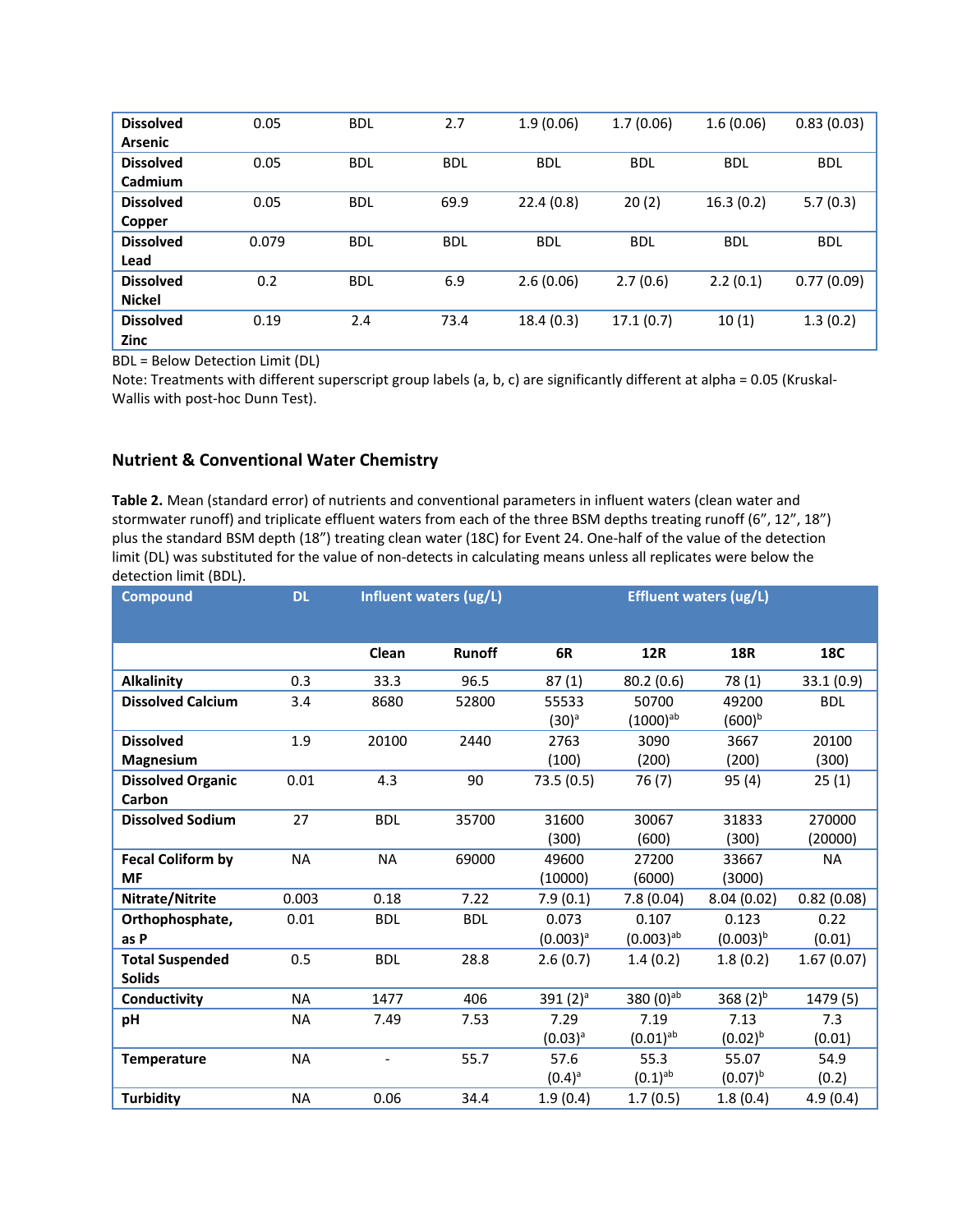#### **PAHs**

A complete table of PAH congeners can be found in Appendix A.

**Table 3.** Mean (standard error) of TPAHs in influent waters (runoff or clean water) and triplicate effluent waters from each of the three BSM depths treating runoff (6", 12", 18") plus the standard BSM depth (18") treating clean water (18C), and removal efficiencies for the three treatment depths treating runoff for Event 24. PAH congeners below the method detection limit (MDL) were assigned a value of zero.

| <b>Treatment</b> | TPAH (µg/L)  | <b>Removal Efficiency (%)</b> |  |  |
|------------------|--------------|-------------------------------|--|--|
| R                | 0.527        | n.a.                          |  |  |
| 6R               | 0.014(0.005) | 97(1)                         |  |  |
| <b>12R</b>       | 0.027(0.003) | 94.9(0.6)                     |  |  |
| <b>18R</b>       | 0.020(0.005) | 96(1)                         |  |  |
| C                | 0.022        | n.a.                          |  |  |
| <b>18C</b>       | 0.013(0.005) | n.a.                          |  |  |

# **Event 30 (End of WY5)**

#### **Metals**

**Table 4.** Mean (standard error) of metals in influent waters (clean water and stormwater runoff) and triplicate effluent waters from each of the three BSM depths treating runoff (6", 12", 18") plus the standard BSM depth (18") treating clean water (18C) for Event 30. One-half of the value of the detection limit (DL) was substituted for the value of non-detects in calculating means unless all replicates were below the detection limit (BDL).

| <b>Metal</b>     | <b>DL</b> |            | <b>Influent Water (ug/L)</b> | <b>Effluent water (ug/L)</b> |            |            |            |
|------------------|-----------|------------|------------------------------|------------------------------|------------|------------|------------|
|                  |           |            |                              |                              |            |            |            |
|                  |           | Clean      | <b>Runoff</b>                | 6R                           | <b>12R</b> | <b>18R</b> | 18C        |
|                  |           |            |                              |                              |            |            |            |
| <b>Arsenic</b>   | 0.05      | <b>BDL</b> | 1.2                          | <b>BDL</b>                   | <b>BDL</b> | <b>BDL</b> | <b>BDL</b> |
| Cadmium          | 0.05      | <b>BDL</b> | <b>BDL</b>                   | <b>BDL</b>                   | <b>BDL</b> | <b>BDL</b> | <b>BDL</b> |
| Copper           | 0.2       | <b>BDL</b> | 30.5                         | 8.4(0.8)                     | 6.9(0.6)   | 6.9(0.4)   | 4.4(0.7)   |
| Lead             | 0.079     | <b>BDL</b> | <b>BDL</b>                   | <b>BDL</b>                   | <b>BDL</b> | <b>BDL</b> | <b>BDL</b> |
| <b>Nickel</b>    | 0.2       | <b>BDL</b> | 1.8                          | <b>BDL</b>                   | <b>BDL</b> | <b>BDL</b> | <b>BDL</b> |
| Zinc             | 0.19      | 3          | 135                          | 22.3(0.3)                    | 20(1)      | 16.3(0.9)  | 0.8(0.2)   |
| <b>Dissolved</b> | 0.05      | <b>BDL</b> | 0.4                          | <b>BDL</b>                   | <b>BDL</b> | <b>BDL</b> | <b>BDL</b> |
| <b>Arsenic</b>   |           |            |                              |                              |            |            |            |
| <b>Dissolved</b> | 0.05      | <b>BDL</b> | <b>BDL</b>                   | <b>BDL</b>                   | <b>BDL</b> | <b>BDL</b> | <b>BDL</b> |
| Cadmium          |           |            |                              |                              |            |            |            |
| <b>Dissolved</b> | 0.05      | <b>BDL</b> | 6.8                          | 5.2(0.1)                     | 4.4(0.3)   | 4.5(0.2)   | 2(0.4)     |
| Copper           |           |            |                              |                              |            |            |            |
| <b>Dissolved</b> | 0.079     | <b>BDL</b> | <b>BDL</b>                   | <b>BDL</b>                   | <b>BDL</b> | <b>BDL</b> | <b>BDL</b> |
| Lead             |           |            |                              |                              |            |            |            |
| <b>Dissolved</b> | 0.2       | <b>BDL</b> | <b>BDL</b>                   | <b>BDL</b>                   | <b>BDL</b> | <b>BDL</b> | <b>BDL</b> |
| <b>Nickel</b>    |           |            |                              |                              |            |            |            |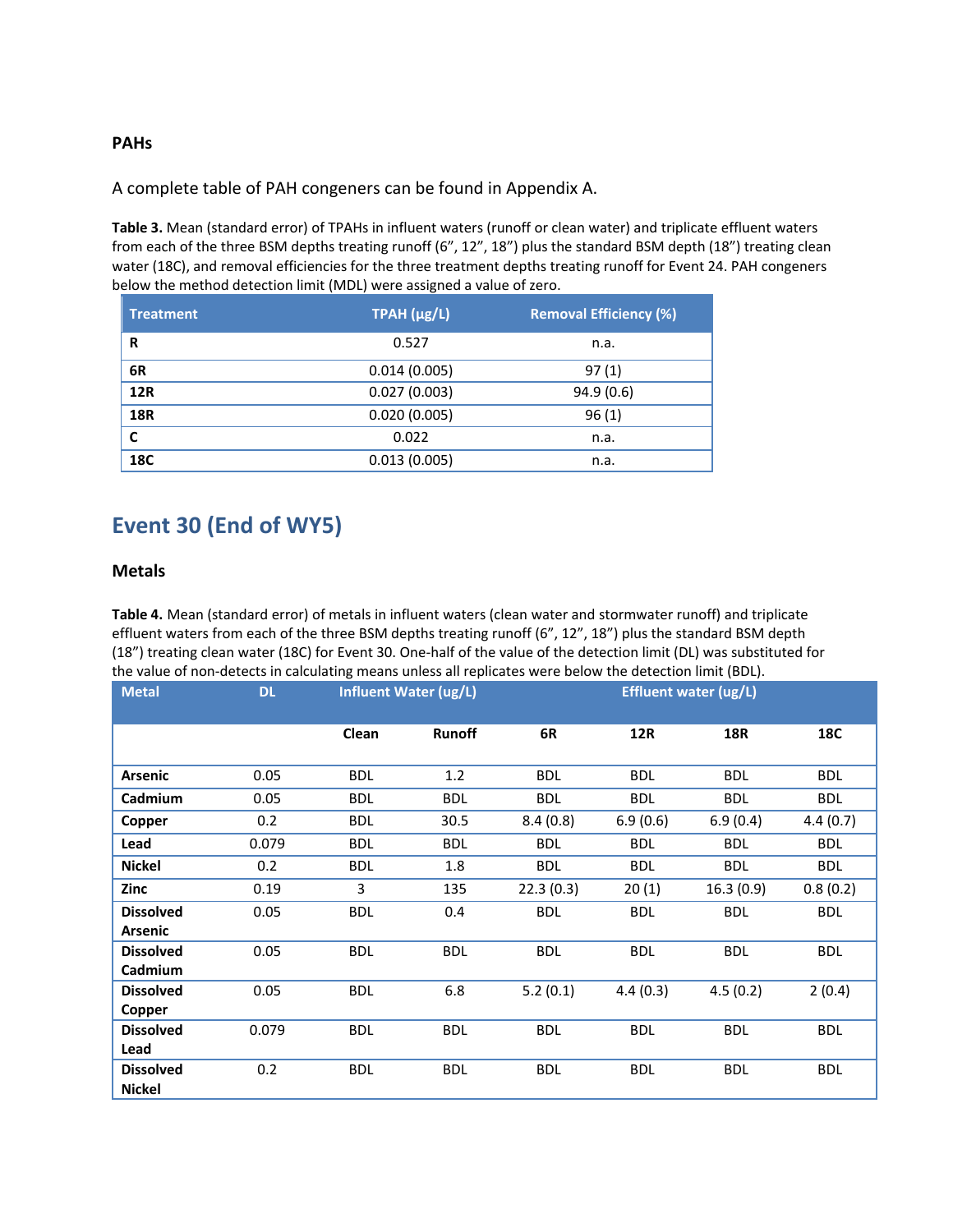| Dissolved | 0.19 | 2.4 | 23.3 | 10.2(0.3) | 9(0.3) | 10(1) | 0.5(0.06) |
|-----------|------|-----|------|-----------|--------|-------|-----------|
| Zinc      |      |     |      |           |        |       |           |

BDL = Below Detection Limit (DL)

#### **Nutrient and Conventional Water Chemistry**

**Table 5.** Mean (standard error) of nutrients and conventional parameters in influent waters (clean water and stormwater runoff) and triplicate effluent waters from each of the three BSM depths treating runoff (6", 12", 18") plus the standard BSM depth (18") treating clean water (18C).

| <b>Measurement</b>       | <b>Detection</b><br><b>Limit</b> | <b>Influent Water</b> |               |              | <b>Effluent Water</b> |                   |            |
|--------------------------|----------------------------------|-----------------------|---------------|--------------|-----------------------|-------------------|------------|
|                          |                                  | Clean                 | <b>Runoff</b> | 6R           | <b>12R</b>            | <b>18R</b>        | 18C        |
| Nitrates (mg/L)*         | 0.003                            | <b>BDL</b>            | 0.25          | 0.437        | 0.55                  | 0.62              | 0.32       |
|                          |                                  |                       |               | $(0.009)^a$  | $(0.01)^{ab}$         | $(0.01)^{b}$      | (0.01)     |
| Orthophosphate           | 0.01                             | 0.01                  | 0.01          | 0.063        | 0.09                  | 0.11              | 0.167      |
| (mg/L)                   |                                  |                       |               | $(0.003)^a$  | $(0)$ <sup>ab</sup>   | $(0.006)^{b}$     | (0.009)    |
| DOC (mg/L)*              | 0.08                             | <b>BDL</b>            | 4.2           | 3.23         | 3.13                  | 5.                | 1.47       |
|                          |                                  |                       |               | (0.03)       | (0.09)                | (2)               | (0.03)     |
| Temperature (°F)         | <b>NA</b>                        | <b>NA</b>             | 33.8          | 38 $(0.7)^a$ | 34.2 $(0.4)^{b}$      | 34.9 $(0.2)^{ab}$ | 34.8 (0.2) |
| pH                       | <b>NA</b>                        | 7.584                 | 7.545         | 7.41         | 7.316                 | 7.27              | 7.248      |
|                          |                                  |                       |               | $(0.02)^a$   | $(0.006)^{ab}$        | $(0.01)^{b}$      | (0.005)    |
| Conductivity (µS/        | <b>NA</b>                        | 1492                  | 146.6         | 144.2        | 142                   | 139.1             | 1484       |
| cm)                      |                                  |                       |               | $(0.3)^{a}$  | $(0.2)$ <sup>ab</sup> | $(0.7)^{b}$       | (3)        |
| <b>Turbidity (NTU)</b>   | <b>NA</b>                        | 0.08                  | 71            | 14.4(0.3)    | 10(1)                 | 9.2(0.7)          | 1.6(0.2)   |
| Alkalinity (as $CaCO3$ ) | 0.3                              | 42                    | 48.7          | 43.6(0.3)    | 43.7 (0.8)            | 42(1)             | 37(1)      |
| TSS (mg/L)               | 0.5                              | <b>BDL</b>            | 37            | 0.8(0.1)     | <b>BDL</b>            | 0.7(0.1)          | <b>BDL</b> |
| <b>Fecal Coliform</b>    | <b>NA</b>                        | <b>BDL</b>            | <b>BDL</b>    | 337 (100)    | 180 (60)              | 237 (100)         | <b>BDL</b> |
| (CFU/100 mL)             |                                  |                       |               |              |                       |                   |            |
| <b>Dissolved Calcium</b> | 3.4                              | 7780                  | 14300         | 15800        | 15667                 | 15933             | 9577       |
| (µg/L)                   |                                  |                       |               | (100)        | (200)                 | (70)              | (30)       |
| <b>Dissolved</b>         | 1.9                              | 23900                 | 609           | 973          | 1077                  | 1093              | 23533      |
| Magnesium (µg/L)         |                                  |                       |               | (10)         | (30)                  | (10)              | (30)       |
| <b>Dissolved Sodium</b>  | 27                               | 313000                | 19300         | 14800        | 13800                 | 12733             | 306333     |
| $(\mu g/L)$              |                                  |                       |               | $(100)^a$    | $(60)^{ab}$           | $(90)^{b}$        | (1000)     |

BDL = Below Detection Limit (DL)

Note: Treatments with different superscript group labels (a, b, c) are significantly different at  $\mathbb{B}$  = 0.05 (Kruskal-Wallis with post-hoc Dunn Test).

\*Analyzed by Spectra Laboratories-Kitsap.

#### **PAHs**

A complete table of PAH congeners can be found in Appendix A.

**Table 6.** Mean (standard error) of TPAHs in influent waters (clean water and stormwater runoff) and triplicate effluent waters from each of the three BSM depths treating runoff (6", 12", 18") plus the standard BSM depth (18") treating clean water (18C), and removal efficiencies for the three depths treating runoff. PAH congeners below the method detection limit (MDL) were assigned a value of zero.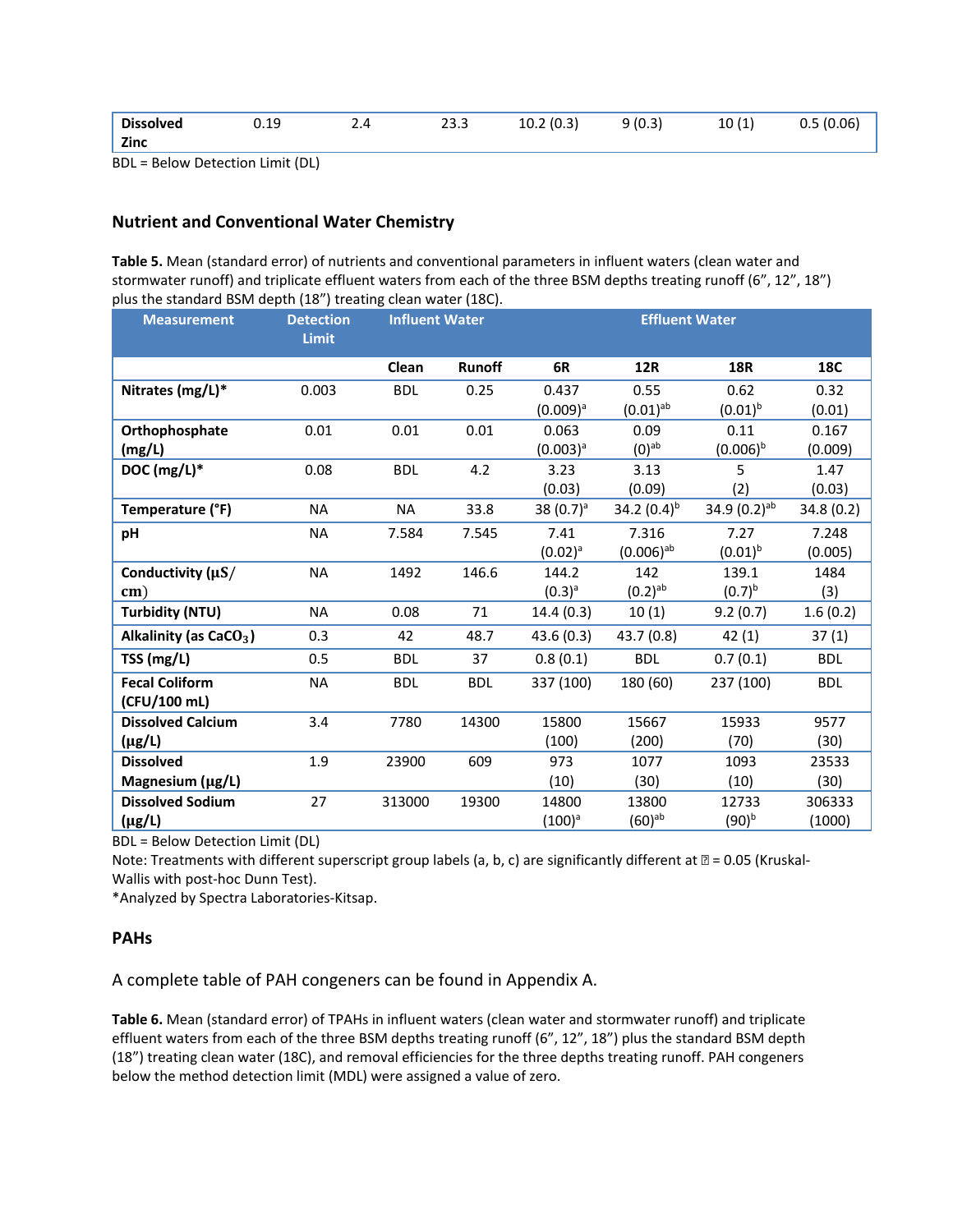| <b>Treatment</b> | TPAH (µg/L)  | <b>Removal Efficiency (%)</b> |  |  |
|------------------|--------------|-------------------------------|--|--|
| R                | 0.571        | n.a.                          |  |  |
| 6R               | 0.07(0.01)   | 88(2)                         |  |  |
| <b>12R</b>       | 0.075(0.002) | 86.8(0.3)                     |  |  |
| <b>18R</b>       | 0.070(0.001) | 87.7(0.2)                     |  |  |
| C                | 0.053        | n.a.                          |  |  |
| 18C              | 0.04(0.01)   | n.a.                          |  |  |

# **Basic Water Chemistry: Events 21-23; 25-29**

Basic chemistry events were used to age the experimental columns. Influent water (stormwater runoff and clean lab water) and effluent waters (filtered through experimental columns) were not sub-sampled for chemistry or toxicology during these events. Temperature, pH, conductivity, and turbidity of influent and effluents waters were recorded (Table X). Differences among the five treatment depths for concentrations of each conventional parameter in effluent were assessed by a Kruskal-Wallis test, followed by a post-hoc Dunn's test.

| BSM depth (18") treating clean water (18C). |                       |           |                        |              |                |                |  |  |  |
|---------------------------------------------|-----------------------|-----------|------------------------|--------------|----------------|----------------|--|--|--|
| <b>Measurement</b>                          | <b>Influent Water</b> |           | <b>Effluent Water</b>  |              |                |                |  |  |  |
|                                             |                       |           |                        |              |                |                |  |  |  |
|                                             | Lab                   | <b>SW</b> | 6"                     | 12"          | 18"            | <b>18" CWC</b> |  |  |  |
| Event 21                                    |                       |           |                        |              |                |                |  |  |  |
| Conductivity ( $\mu S/cm$ )                 | 1560                  | 70.8      | 80(2)                  | 77.9(0.7)    | 76.4 (0.4)     | 1568 (4)       |  |  |  |
| рH                                          | 7.732                 | 7.703     | 7.58(0.03)             | 7.5(0.03)    | 7.45(0.04)     | 7.58(0.01)     |  |  |  |
| Temperature (°F)                            | NA                    | <b>NA</b> | NA (NA)                | NA (NA)      | NA (NA)        | NA (NA)        |  |  |  |
| <b>Turbidity (NTU)</b>                      | 0.05                  | 38        | 1.62                   | 1.31         | $\mathfrak{D}$ | 2.5            |  |  |  |
|                                             |                       |           | $(0.09)$ <sup>ab</sup> | $(0.04)^a$   | $(0.1)^{b}$    | (0.3)          |  |  |  |
|                                             |                       |           | Event 22               |              |                |                |  |  |  |
| Conductivity ( $\mu S/cm$ )                 | 1558                  | 170.9     | 172.8 (0.8)            | 170(2)       | 168.1(0.8)     | 1579 (6)       |  |  |  |
| рH                                          | 7.862                 | 7.512     | 7.42                   | 7.35         | 7.374          | 7.55           |  |  |  |
|                                             |                       |           | $(0.02)^a$             | $(0.02)^{b}$ | $(0.005)^{ab}$ | (0.06)         |  |  |  |
| Temperature (°F)                            | <b>NA</b>             | 63.8      | 51.9(0.1)              | 51.3(0.1)    | 52.2(0.3)      | 52.7(0.2)      |  |  |  |
| <b>Turbidity (NTU)</b>                      | 0.1                   | 39.4      | 1.8(0.1)               | 1.4(0.1)     | 1.6(0.3)       | 6.5(0.9)       |  |  |  |
|                                             |                       |           | Event 23               |              |                |                |  |  |  |
| Conductivity ( $\mu S/cm$ )                 | 1479                  | 182.3     | 188.3 (0.9)            | 196(3)       | 201(2)         | 1527(2)        |  |  |  |
| pH                                          | 7.822                 | 7.359     | 7.2(0.02)              | 7.18 (0.008) | 7.1(0.02)      | 7.41(0.02)     |  |  |  |
| Temperature (°F)                            | <b>NA</b>             | 64.4      | 56.7(0.4)              | 54.1(0.3)    | 54.7(0.6)      | 55.2(0.3)      |  |  |  |
| <b>Turbidity (NTU)</b>                      | 0.14                  | 112       | 4(0.8)                 | 5(1)         | 4.1(0.6)       | 8.3(0.5)       |  |  |  |
|                                             |                       |           | Event 25               |              |                |                |  |  |  |

**Table 7.** Mean (standard error) of conventional parameters in influent waters (clean water and stormwater runoff) and triplicate effluent waters from each of the three BSM depths treating runoff (6", 12", 18") plus the standard<br>RSM dapth (19") treating clean water (196)  $BCHA$  depth  $(10<sup>1</sup>)$  treating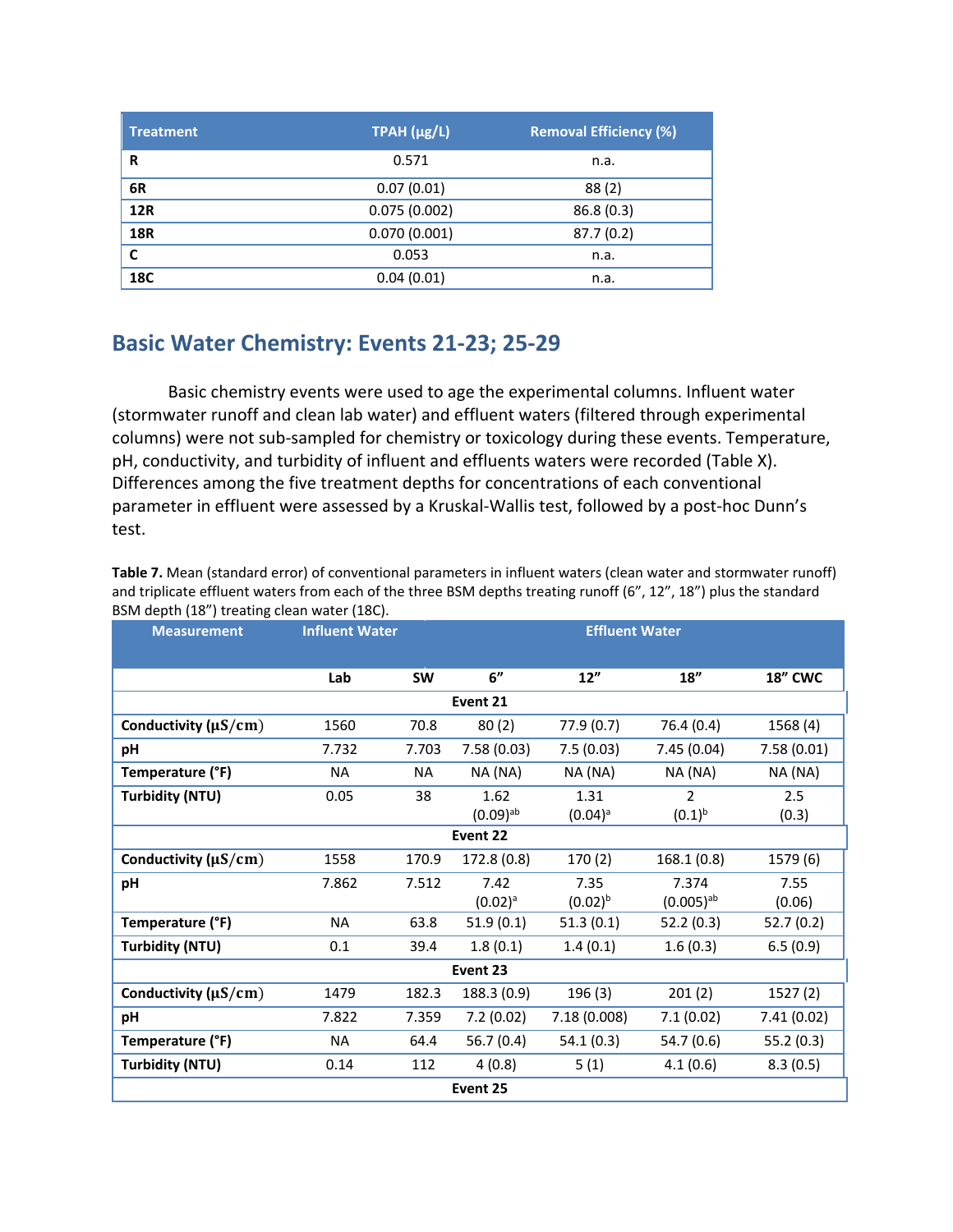| Conductivity ( $\mu$ S/cm) | 1467      | 52.3      | $107(3)$ <sup>a</sup> | $130(2)$ <sup>ab</sup> | $150(1)^{b}$               | 1464(4)      |
|----------------------------|-----------|-----------|-----------------------|------------------------|----------------------------|--------------|
|                            |           |           |                       |                        |                            |              |
| pH                         | 7.58      | 7.462     | 7.59(0.07)            | 7.49 (0.02)            | 7.4(0.02)                  | 7.33(0.02)   |
| Temperature (°F)           | NA        | 45.8      | 43.7(0.6)             | 41.2(0.6)              | 42 (0.8)                   | 41.1(0)      |
| <b>Turbidity (NTU)</b>     | 0.07      | 34.4      | 4.5(0.8)              | 6(0.4)                 | 5.8(0.3)                   | 6(2)         |
|                            |           |           | Event 26              |                        |                            |              |
| Conductivity ( $\mu$ S/cm) | 1513      | 99.7      | 96(2)                 | 99(2)                  | 99 (1)                     | 1538 (1)     |
| pH                         | 7.247     | 7.52      | 7.38(0.05)            | 7.27(0.02)             | 7.22(0.05)                 | 7.167        |
|                            |           |           |                       |                        |                            | (0.009)      |
| Temperature (°F)           | <b>NA</b> | 55.9      | 52.4(0.8)             | 49 (0.2)               | 48.9(0.1)                  | 49.97 (0.09) |
| <b>Turbidity (NTU)</b>     | 0.04      | 35.4      | 2.1(0.5)              | 3(0.3)                 | 3.1(0.2)                   | 5.8(0.2)     |
|                            |           |           | Event 27              |                        |                            |              |
| Conductivity ( $\mu$ S/cm) | 1492      | 200       | 197(1)                | 199.5 (0.8)            | 202(2)                     | 1531.7 (0.3) |
| pH                         | 7.27      | 7.703     | 7.43(0.02)            | 7.36(0.04)             | 7.28(0.02)                 | 7.151        |
|                            |           |           |                       |                        |                            | (0.004)      |
| Temperature (°F)           | <b>NA</b> | 52.1      | 55.5 $(0.7)^a$        | 52.4 $(0.3)^{b}$       | 53.1 $(0.3)$ <sup>ab</sup> | 52.6(0.2)    |
| <b>Turbidity (NTU)</b>     | 0.06      | 35.5      | 2.4(0.2)              | 2.1(0.2)               | 2.4(0.4)                   | 5.66(0.03)   |
|                            |           |           | Event 28              |                        |                            |              |
| Conductivity ( $\mu$ S/cm) | 1499      | 65.8      | 67(4)                 | 68(2)                  | 70(2)                      | 1506(1)      |
| pH                         | 7.297     | 7.529     | $7.44(0.04)^a$        | 7.29                   | 7.21 $(0.04)^{b}$          | 7.03(0.02)   |
|                            |           |           |                       | $(0.03)^{ab}$          |                            |              |
| Temperature (°F)           | <b>NA</b> | 44.9      | 48 $(0.6)^a$          | 43.9 $(0.4)^{b}$       | 44.6 $(0.3)^{ab}$          | 43.5(0.5)    |
| <b>Turbidity (NTU)</b>     | 0.03      | 20.5      | 2.7(0.3)              | 2.7(0.3)               | 3.4(0.6)                   | 3.1(0.1)     |
|                            |           |           | Event 29              |                        |                            |              |
| Conductivity ( $\mu$ S/cm) | 1512      | 120.6     | 108(2)                | 103(1)                 | 102(3)                     | 1494.3 (0.3) |
| pH                         | 7.569     | 7.585     | 7.43(0.04)            | 7.28(0.03)             | 7.25(0.03)                 | 7.184        |
|                            |           |           |                       |                        |                            | (0.004)      |
| Temperature (°F)           | <b>NA</b> | <b>NA</b> | 35.57 (0.09)          | 34.2 (0.3)             | 35.3(0.4)                  | 35.8(0.6)    |
| <b>Turbidity (NTU)</b>     | 0.04      | 28.5      | 2.2(0.3)              | 1.2(0.1)               | 1.7(0.1)                   | 2.42(0.07)   |

Note: Treatments with different superscript group labels (a, b, c) show significance at  $\alpha$  = 0.05 (Kruskal-Wallis with post-hoc Dunn Test).

NTU = Nephelometric Turbidity Unit

# **Toxicology – Event 24 (End of WY4)**

### **Toxicity Testing – Salmon**

Toxicity testing using juvenile coho salmon was conducted as previously described (Deliverable 4.1: Progress Report 1), but with 35 L per replicate instead of 30 L to account for larger juvenile coho ( $\bar{x}$  (SD): length = 115 (13) mm) at the time of the exposure. The temperature in recirculating water baths was decreased from 12 to 11 ℃.

Untreated highway runoff was acutely lethal to juvenile coho salmon. At the end of the exposure (24 h), 90% mortality was observed. Treatment of runoff through any of the BSM treatments completely prevented mortality.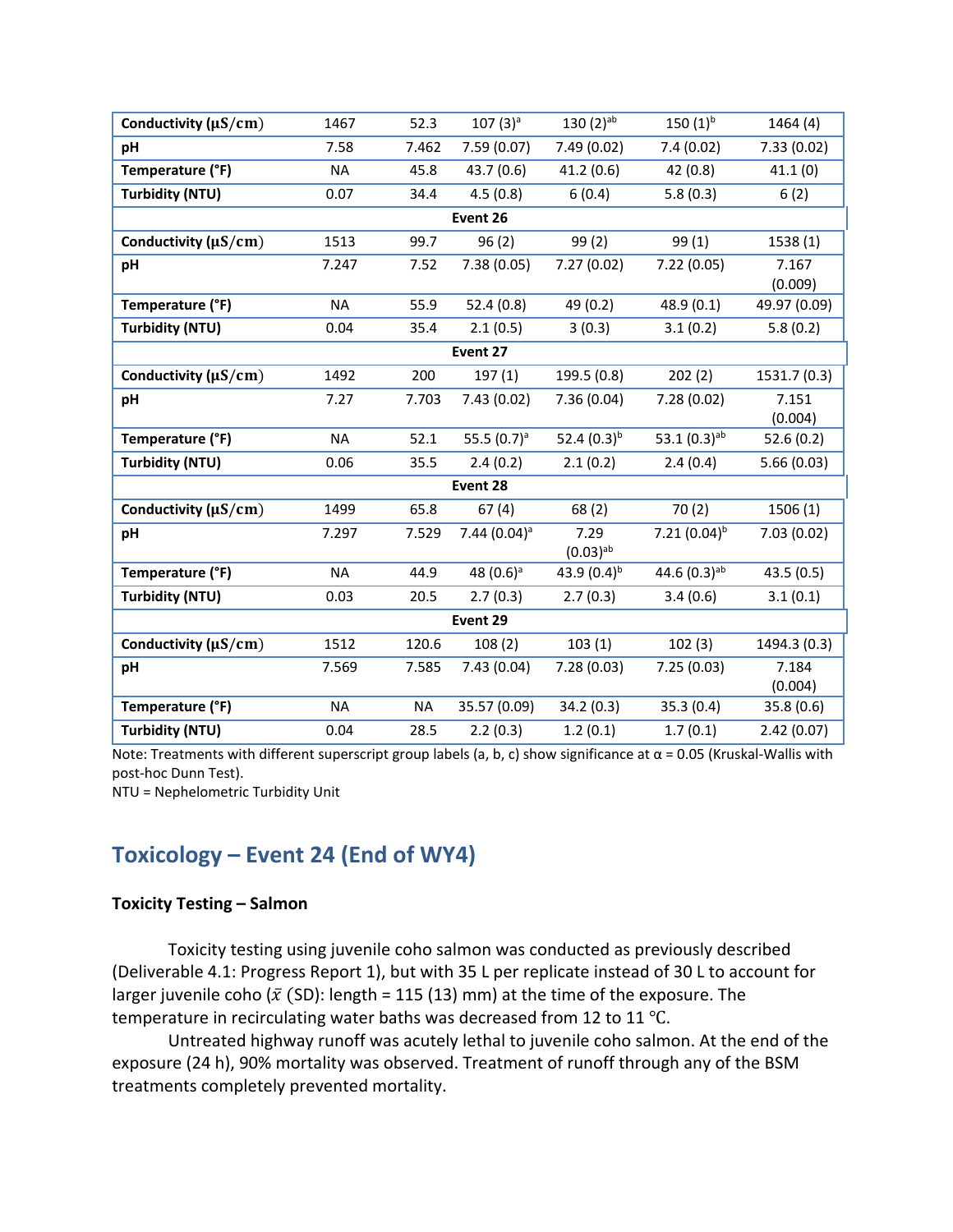# **Saturated Hydraulic Conductivity**

Saturated hydraulic conductivity  $(K_{sat})$  of each bioretention treatment was measured following Events 24 (WY4) and 30 (WY5) using the falling head method (Klute and Dirksen 1986).

Table 8. Average (standard error) of saturated hydraulic conductivity (K<sub>sat</sub>) measurements for each treatment depth prior to stormwater dosing in July 2019 (WY0), at the end of the first water year in February 2020 (WY1), at the end of the second water year (WY2) in March 2020, at the end of the third water year (WY3) in June 2020, at the end of the fourth water year (WY4) in September 2020, and at the end of the fifth water year (WY5) in January 2021.

|                  | Ksat (cm/hr) |                 |                 |           |            |            |  |  |  |
|------------------|--------------|-----------------|-----------------|-----------|------------|------------|--|--|--|
| <b>Treatment</b> | <b>WY0</b>   | WY <sub>1</sub> | WY <sub>2</sub> | WY3       | WY4        | WY5        |  |  |  |
| 6R               | 423 (70)     | 391 (30)        | 415 (20)        | 345 (30)  | 125 (80)   | 416 (50)   |  |  |  |
| <b>12R</b>       | 525 (90)     | 280 (50)*       | 279 (40)*       | 235 (40)* | 149 (50)*  | $362(5)$ * |  |  |  |
| <b>18R</b>       | 391 (20)     | 200(40)         | 243 (30)        | 194(5)    | 141 (30)   | 324 (50)   |  |  |  |
| 18C              | 431 (50)     | $164(2)$ *      | $204(20)*$      | 208 (20)* | $216(60)*$ | 368 (40)   |  |  |  |
| Average          | 442 (31)     | 259 (31)        | 285(27)         | 245 (21)  | 158 (27)   | 368 (20)   |  |  |  |

\*Average of two replicates because of leaking from one replicate.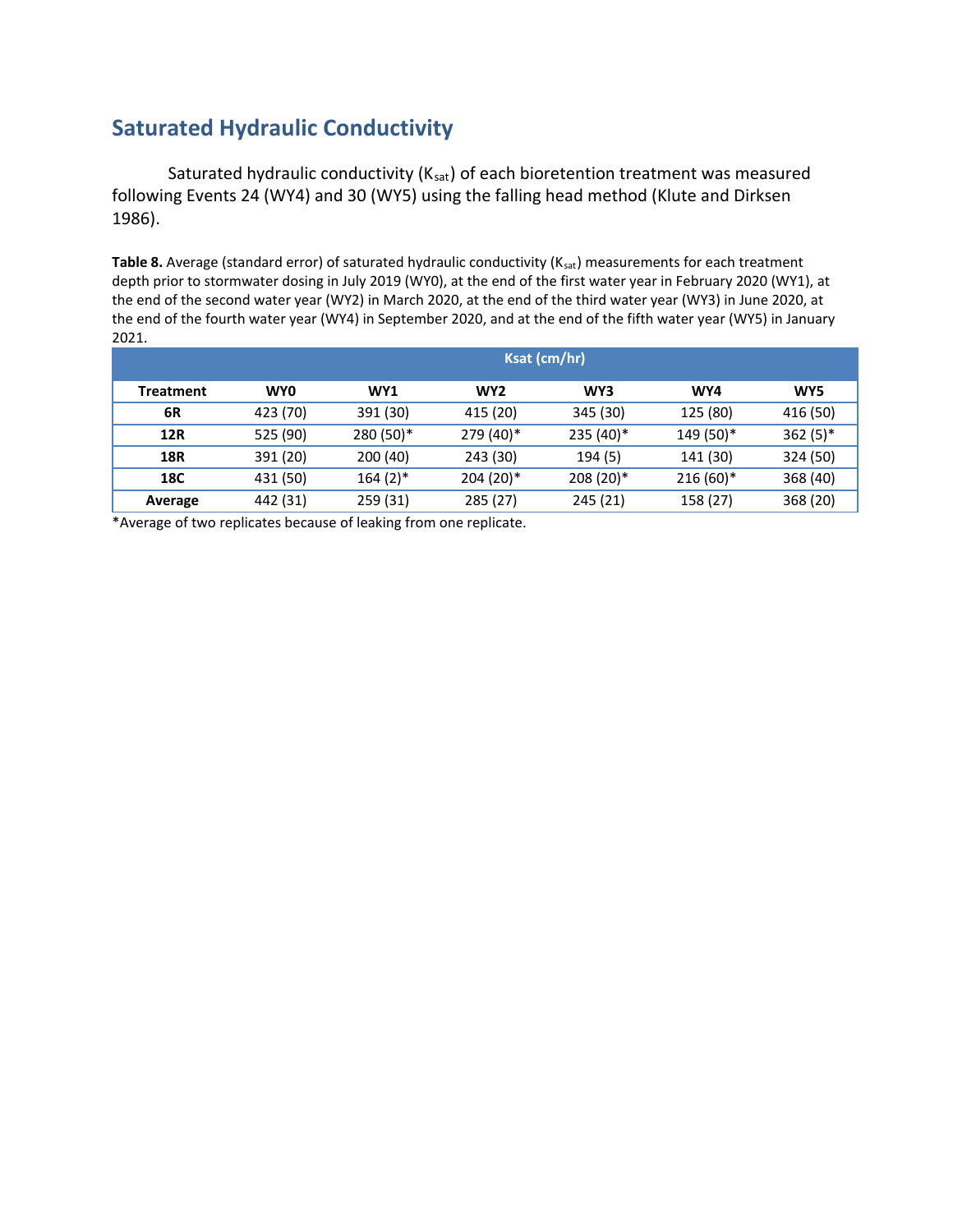## **Appendix A.**

**Table A1.1.** Mean (standard error) of PAHs in influent waters (clean water and stormwater runoff) and triplicate effluent waters from each of the three BSM depths treating runoff (6", 12", 18") plus the standard BSM depth (18") treating clean water (18C) during Event 24. One-half of the value of the detection limit (DL) was substituted for the value of non-detects in calculating means unless all replicates were below the detection limit (BDL).

| <b>Compound</b>                | <b>DL</b><br>$(\mu g/L)$ | Influent Waters (ug/ L) |               | Bioretention-Treated Effluent Water (µg/ L) |                 |                |                 |
|--------------------------------|--------------------------|-------------------------|---------------|---------------------------------------------|-----------------|----------------|-----------------|
|                                |                          | Clean                   | <b>Runoff</b> | 6R                                          | <b>12R</b>      | <b>18R</b>     | <b>18C</b>      |
| <b>Total PAHs</b>              |                          | 0.0392                  | 0.534         | 0.033(0.007)                                | 0.045(0.002)    | 0.037(0.005)   | 0.032(0.002)    |
| Benzo(ghi)perylene             | 0.002                    | <b>BDL</b>              | 0.027         | <b>BDL</b>                                  | <b>BDL</b>      | <b>BDL</b>     | <b>BDL</b>      |
| Indeno $(1, 2, 3 - cd)$ pyrene | 0.001                    | <b>BDL</b>              | 0.008         | <b>BDL</b>                                  | <b>BDL</b>      | <b>BDL</b>     | <b>BDL</b>      |
| Benzo(a)pyrene                 | 0.003                    | <b>BDL</b>              | 0.008         | <b>BDL</b>                                  | <b>BDL</b>      | <b>BDL</b>     | <b>BDL</b>      |
| Benzo(b)fluoranthene           | 5e-04                    | <b>BDL</b>              | <b>BDL</b>    | <b>BDL</b>                                  | <b>BDL</b>      | <b>BDL</b>     | <b>BDL</b>      |
| Benzo(j)fluoranthene           | 0.002                    | <b>BDL</b>              | 0.003         | <b>BDL</b>                                  | <b>BDL</b>      | <b>BDL</b>     | <b>BDL</b>      |
| Benzo(k)fluoranthene           | 0.004                    | <b>BDL</b>              | 0.005         | <b>BDL</b>                                  | <b>BDL</b>      | <b>BDL</b>     | <b>BDL</b>      |
| Dibenzo(a,h)anthracene         | 0.001                    | <b>BDL</b>              | <b>BDL</b>    | <b>BDL</b>                                  | <b>BDL</b>      | <b>BDL</b>     | <b>BDL</b>      |
| Perylene                       | 0.007                    | <b>BDL</b>              | <b>BDL</b>    | <b>BDL</b>                                  | <b>BDL</b>      | <b>BDL</b>     | <b>BDL</b>      |
| Benz[a]anthracene              | 8e-04                    | <b>BDL</b>              | <b>BDL</b>    | <b>BDL</b>                                  | <b>BDL</b>      | <b>BDL</b>     | <b>BDL</b>      |
| Chrysene                       | 0.001                    | <b>BDL</b>              | 0.018         | <b>BDL</b>                                  | <b>BDL</b>      | <b>BDL</b>     | <b>BDL</b>      |
| <b>Fluoranthene</b>            | 0.002                    | <b>BDL</b>              | 0.047         | <b>BDL</b>                                  | <b>BDL</b>      | <b>BDL</b>     | <b>BDL</b>      |
| Pyrene                         | 0.001                    | <b>BDL</b>              | 0.053         | <b>BDL</b>                                  | <b>BDL</b>      | <b>BDL</b>     | $0.001$ (5e-04) |
| Acenaphthene                   | 0.003                    | <b>BDL</b>              | 0.007         | 0.004(0.001)                                | 0.005(0.002)    | $0.005(3e-04)$ | <b>BDL</b>      |
| Acenaphthylene                 | 0.002                    | <b>BDL</b>              | <b>BDL</b>    | <b>BDL</b>                                  | <b>BDL</b>      | <b>BDL</b>     | <b>BDL</b>      |
| Anthracene                     | 0.001                    | <b>BDL</b>              | 0.006         | <b>BDL</b>                                  | <b>BDL</b>      | <b>BDL</b>     | <b>BDL</b>      |
| <b>Carbazole</b>               | 0.001                    | 0.003                   | <b>BDL</b>    | <b>BDL</b>                                  | <b>BDL</b>      | <b>BDL</b>     | <b>BDL</b>      |
| Dibenzofuran                   | 0.002                    | 0.002                   | <b>BDL</b>    | <b>BDL</b>                                  | <b>BDL</b>      | <b>BDL</b>     | <b>BDL</b>      |
| <b>Fluorene</b>                | 0.002                    | <b>BDL</b>              | 0.03          | 0.008(0.007)                                | $0.02$ (3e-04)  | 0.01(0.005)    | <b>BDL</b>      |
| Phenanthrene                   | 0.001                    | 0.003                   | 0.034         | $0.001$ (5e-04)                             | $0.002$ (5e-04) | 0.003(0)       | $0.002$ (5e-04) |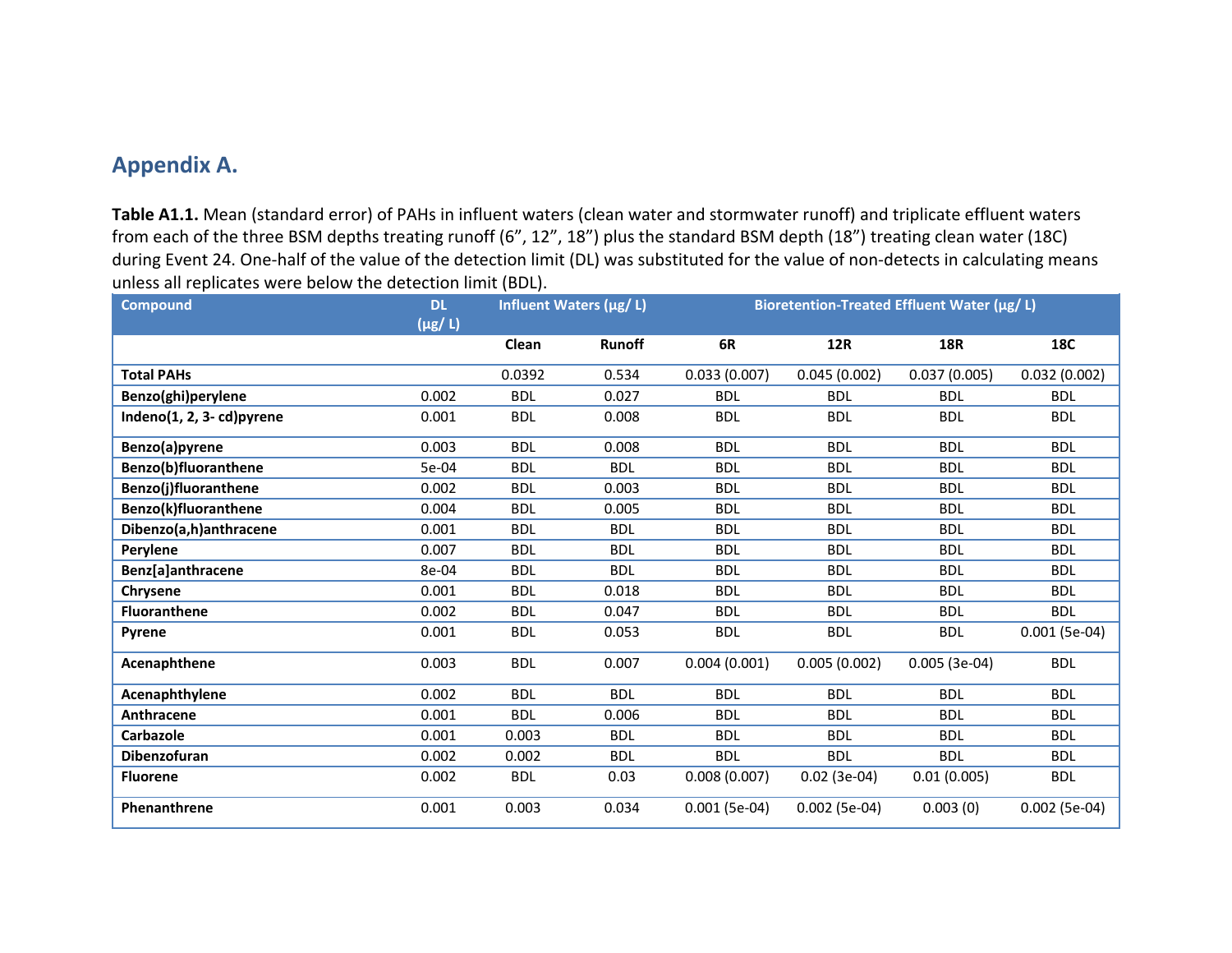| 1-Methylnaphthalene               | 0.001     | 0.002              | 0.114      | <b>BDL</b>      | <b>BDL</b>   | <b>BDL</b>  | 0.002(0)        |
|-----------------------------------|-----------|--------------------|------------|-----------------|--------------|-------------|-----------------|
| 2-Chloronaphthalene               | <b>NA</b> | 0                  |            | 0(0)            | 0(0)         | 0(0)        | 0(0)            |
| 2-Methylnaphthalene               | 0.001     | 0.003              | 0.038      | $0.001(8e-04)$  | <b>BDL</b>   | <b>BDL</b>  | $0.002$ (3e-04) |
| <b>Naphthalene</b>                | 0.001     | 0.009              | 0.109      | $0.002$ (3e-04) | 0.002(0)     | 0.002(0)    | 0.007(0.002)    |
| Sum Low Molecular Weight (LMW)*   |           | 0.0289<br>(0.0006) | 0.5(0.01)  | 0.02(0.007)     | 0.03(0.0001) | 0.03(0.005) | 0.021(0.002)    |
| Sum High Molecular Weight (HMW)** |           | 0.0103<br>(0.0004) | 0.07(0.00) | 0.01(0.00)      | 0.01(0.00)   | 0.01(0.00)  | 0.01(0.00)      |

**Table A1.2.** Mean (standard error) of PAHs in influent waters (clean water and stormwater runoff) and triplicate effluent waters from each of the three BSM depths treating runoff (6", 12", 18") plus the standard BSM depth (18") treating clean water (18C) during Event 30. One-half of the value of the detection limit (DL) was substituted for the value of non-detects in calculating means unless all replicates were below the detection limit (BDL).

| <b>Compound</b>                | <b>DL</b><br>$(\mu g/L)$ | Influent Waters (µg/ L) |            | Bioretention-Treated Effluent Water (µg/ L) |                 |                 |                |
|--------------------------------|--------------------------|-------------------------|------------|---------------------------------------------|-----------------|-----------------|----------------|
|                                |                          | Lab                     | <b>SW</b>  | 6"                                          | 12"             | 18''            | <b>18" CWC</b> |
| <b>Total PAHs</b>              |                          | 0.069                   | 0.057      | 0.082(0.008)                                | 0.087(0.001)    | 0.083(0.001)    | 0.057(0.008)   |
| Benzo(ghi)perylene             | 0.001                    | <b>BDL</b>              | 0.052      | $0.0033(3e-04)$                             | 0.002(0)        | 0.002(0)        | <b>BDL</b>     |
| Indeno $(1, 2, 3 - cd)$ pyrene | 0.001                    | <b>BDL</b>              | 0.019      | $0.0013(3e-04)$                             | <b>BDL</b>      | <b>BDL</b>      | <b>BDL</b>     |
| Benzo(a)pyrene                 | 0.002                    | <b>BDL</b>              | 0.018      | <b>BDL</b>                                  | <b>BDL</b>      | <b>BDL</b>      | <b>BDL</b>     |
| Benzo(b)fluoranthene           | 5e-04                    | <b>BDL</b>              | <b>BDL</b> | <b>BDL</b>                                  | 8e-04 (2e-04)   | 5e-04 (2e-04)   | <b>BDL</b>     |
| Benzo(j)fluoranthene           | 0.002                    | <b>BDL</b>              | 0.007      | <b>BDL</b>                                  | <b>BDL</b>      | <b>BDL</b>      | <b>BDL</b>     |
| Benzo(k)fluoranthene           | 0.003                    | <b>BDL</b>              | 0.009      | <b>BDL</b>                                  | <b>BDL</b>      | <b>BDL</b>      | <b>BDL</b>     |
| Dibenzo(a,h)anthracene         | 0.001                    | <b>BDL</b>              | 0.002      | <b>BDL</b>                                  | <b>BDL</b>      | <b>BDL</b>      | <b>BDL</b>     |
| Perylene                       | 0.006                    | <b>BDL</b>              | 0.008      | <b>BDL</b>                                  | <b>BDL</b>      | <b>BDL</b>      | <b>BDL</b>     |
| Benz[a]anthracene              | 8e-04                    | <b>BDL</b>              | <b>BDL</b> | <b>BDL</b>                                  | <b>BDL</b>      | <b>BDL</b>      | <b>BDL</b>     |
| Chrysene                       | 9e-04                    | <b>BDL</b>              | <b>BDL</b> | <b>BDL</b>                                  | <b>BDL</b>      | <b>BDL</b>      | <b>BDL</b>     |
| <b>Fluoranthene</b>            | 0.002                    | <b>BDL</b>              | 0.085      | $0.0067(3e-04)$                             | $0.0043(9e-04)$ | $0.0037(3e-04)$ | <b>BDL</b>     |
| Pyrene                         | 0.001                    | <b>BDL</b>              | 0.117      | $0.0073(3e-04)$                             | $0.0047(7e-04)$ | 0.004(0)        | <b>BDL</b>     |
| Acenaphthene                   | 0.003                    | <b>BDL</b>              | <b>BDL</b> | <b>BDL</b>                                  | <b>BDL</b>      | <b>BDL</b>      | <b>BDL</b>     |